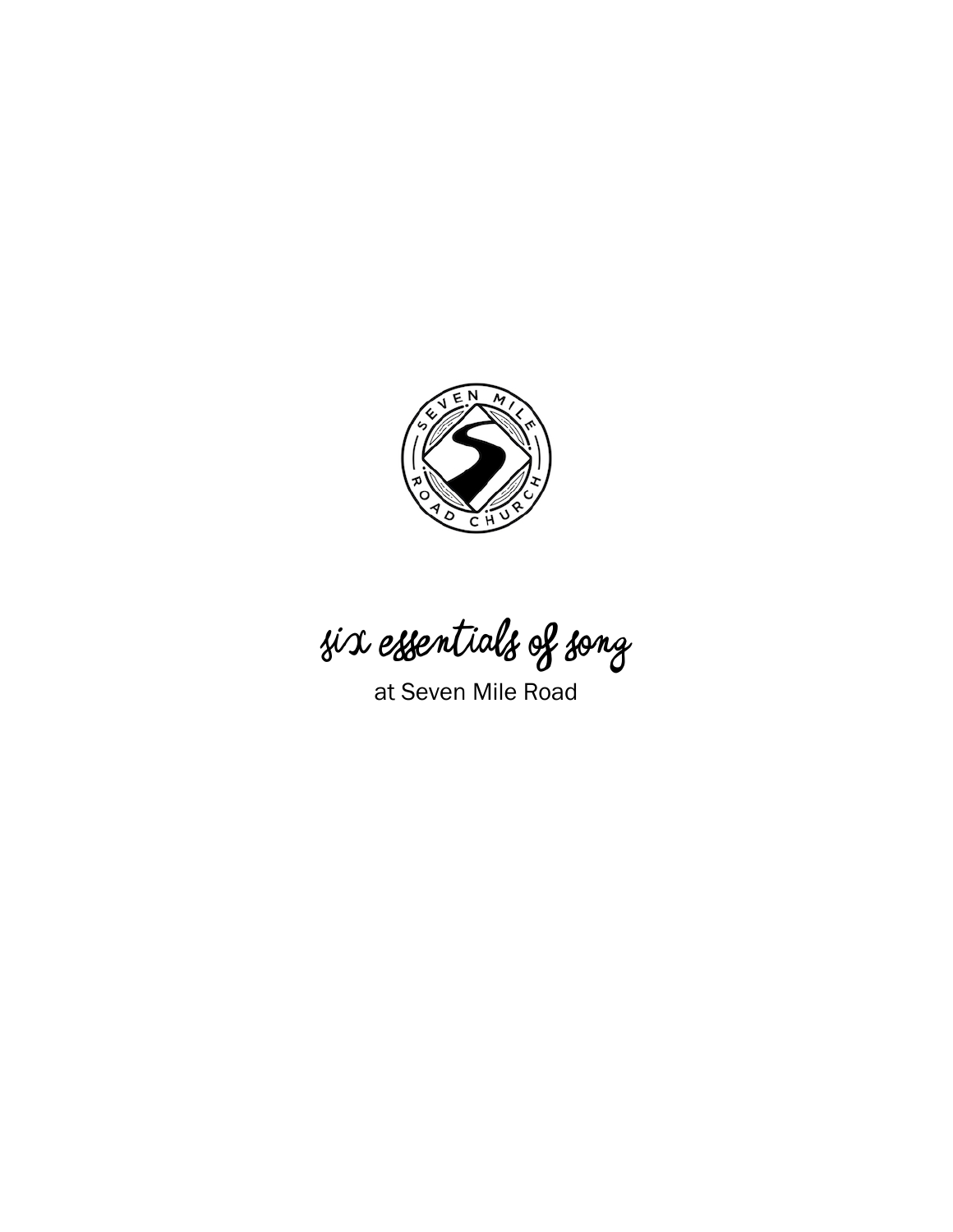God and gospel focused

Why:

The Triune God is the great and glorious object of our worship. He is holy and worthy of all praise. All goodness, beauty, and truth in the universe springs from Him. He created and governs all things, and has, in love, redeemed us sinners through the gospel. His person, His work, and His promises are what we hope in and why we sing.

### And so:

- God, not us, should be the unmistakable focus of our singing
- A sense of "rejoicing in and responding to" God and the gospel should mark our singing
- While our emotions should be moved as we sing, generating emotional experiences is not our aim
- We foster the sense that God is the gracious ground of our ability to do music and song

What we are not saying:

- We can never sing a song with "I" as the subject of any sentence
- Songs where we cry out to God are necessarily inappropriate

- *Is He Worthy?*, Andrew Peterson
- *Look And See*, The Village
- *Jesus True And Only*, Austin Stone
- *Made Alive*, Citizens & Saints
- *Thy Mercy*, John Stocker
- *Only A Holy God*, CityAlight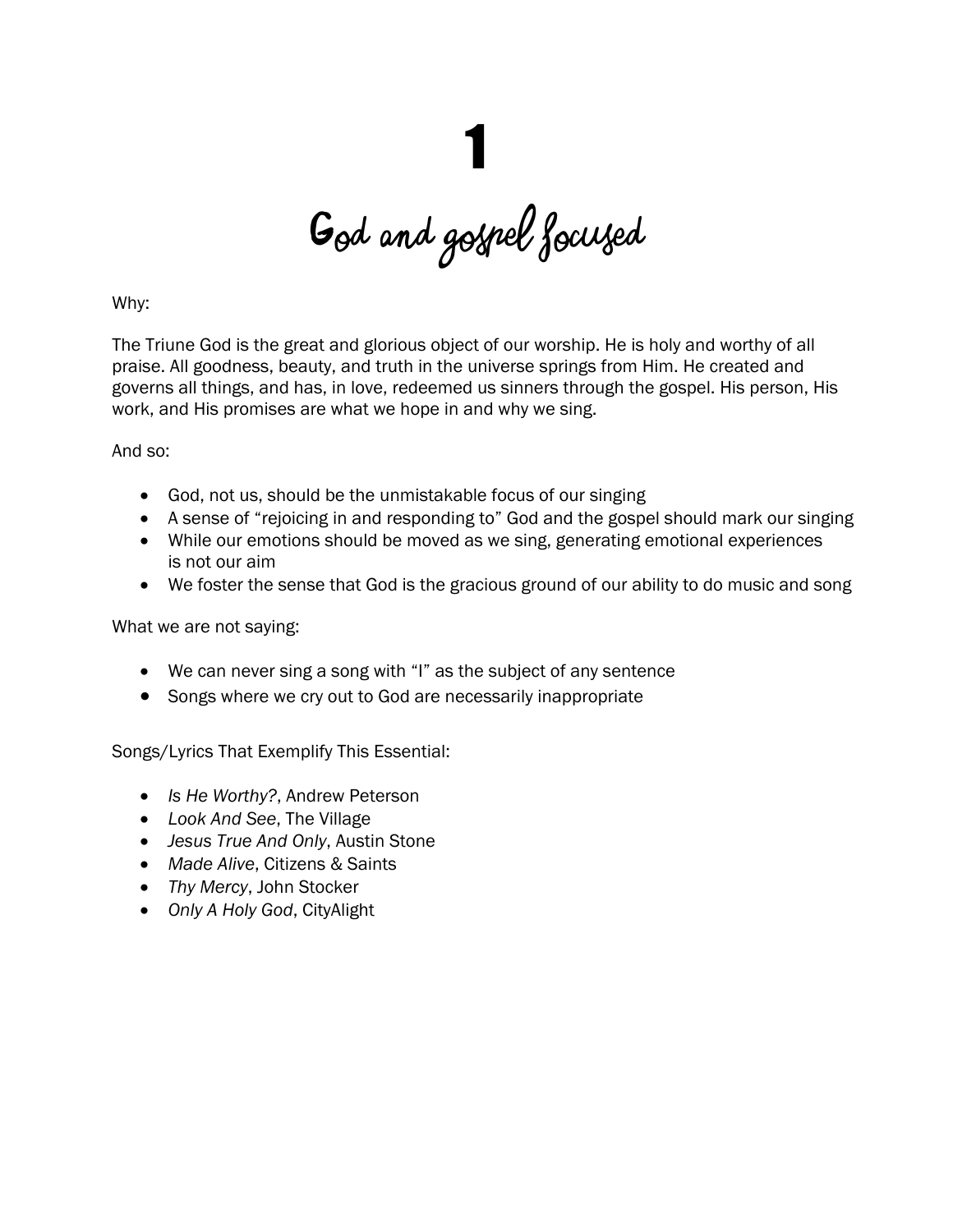LYRICAL ORTHODOXY

Why:

God has revealed Himself not only in the person and work of Christ, but also in the words of Scripture, which govern everything we believe and animate everything we do. Sound doctrine grounds and fuels life-giving worship, so all the words we sing should be shaped by and aligned with God's words.

### And so:

- We avoid songs with lyrics that are not in accord with the clear teaching of Scripture
- The great doctrines of Scripture should find lyrical outlet in our singing
- We publish on-screen Scripture references that have shaped a specific song's lyrics
- We avoid or amend lyrics that are potentially confusing or would require lengthy explanation/definition

What we are not saying:

- We will only sing Psalms
- Every song needs to neatly mirror a specific text of Scripture

- *In Christ Alone*, Keith and Kristen Getty
- *Soli Deo Gloria*, Seven Mile Road
- *Before the Throne of God Above,* Charitie Lees Bancroft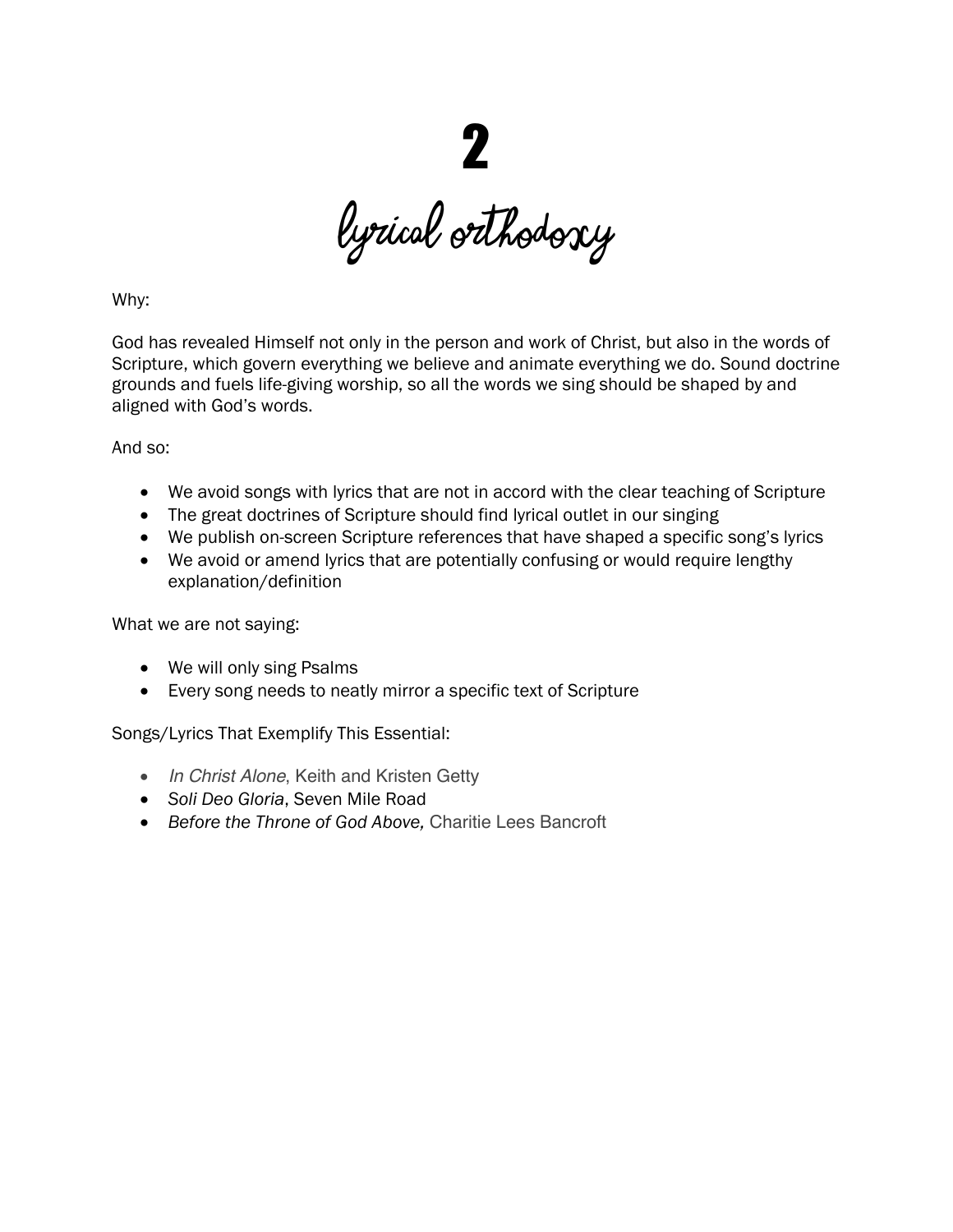thematic variety

Why:

The Psalms, which are both the prayer-book *and* songbook of the people of God, are filled with variety. This is true for at least two reasons, First, God's character is gloriously multifaceted, and He is to be praised for all His varied perfections and actions with songs that are suitable. Second, as God's people living in a redeemed yet fundamentally broken and often harsh world, we need an anthology of songs that give appropriate voice to all the experiences, emotions, and aims of the gospel life.

And so:

• On a given Sunday, we may sing hymns. praise songs, fight songs, laments, declarations, confessions, loud songs, quiet songs, long songs, short songs, etc.

What we are not saying:

• Every Sunday needs to be perfectly balanced in its genres employed

- *You Are My Shield*, My Soul Among Lions
- *Glorious Love*, Seven Mile Road
- *How Long, Oh Lord*, My Soul Among Lions
- *I Will Wait For You*, Shane and Shane
- *Rescuer*, Rend Collective
- *Carry Me*, My Soul Among Lions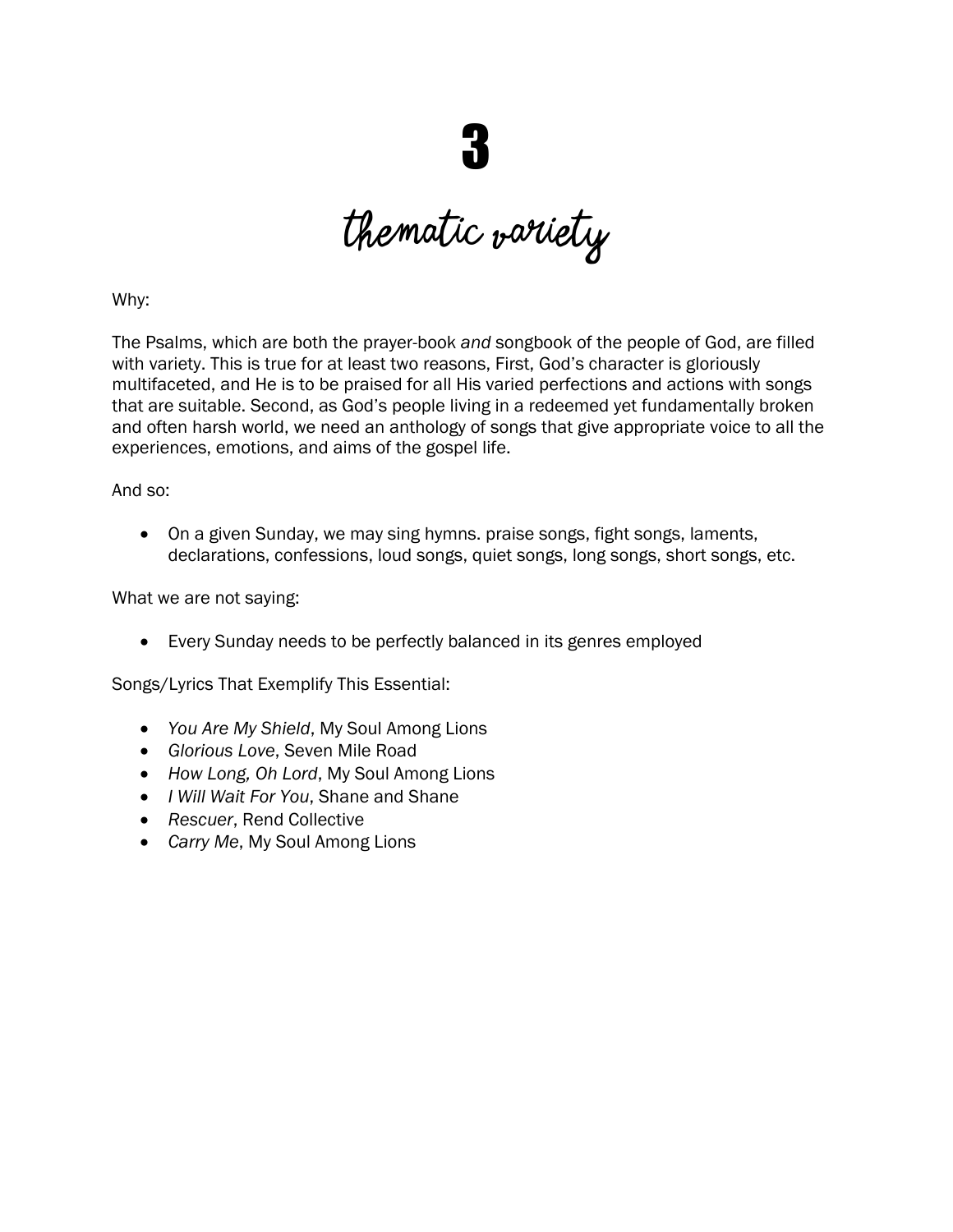humble zeal

Why:

Throughout Scripture, those who stand in the presence of God worship Him with humility, awe, and abandon. (See: Miriam, Isaiah, David, Paul, Silas, the woman of the city, etc.) We are not disembodied brains, but embodied creatures called to worship with mind, soul, and body. Our manner of singing should fit the grandeur of our gospel.

And so:

- We sing loud and free
- Lifting hands, kneeling, clapping, etc. are appropriate actions in worship
- Arranging and leading of songs should model this while not detracting from primary goal of having the congregation singing

What we are not saying

- Worship is about getting your individual groove on
- The louder you sing, or the higher your life your hands, the holier you are
- We're good with overly expressive responses that distract or confuse new people

- *Rejoice*, Dustin Kensrue
- *How Majestic*, Citizens & Saints
- *Marvelous Light*, Charlie Hall
- *In Tenderness He Sought Me*, W. Spencer Walton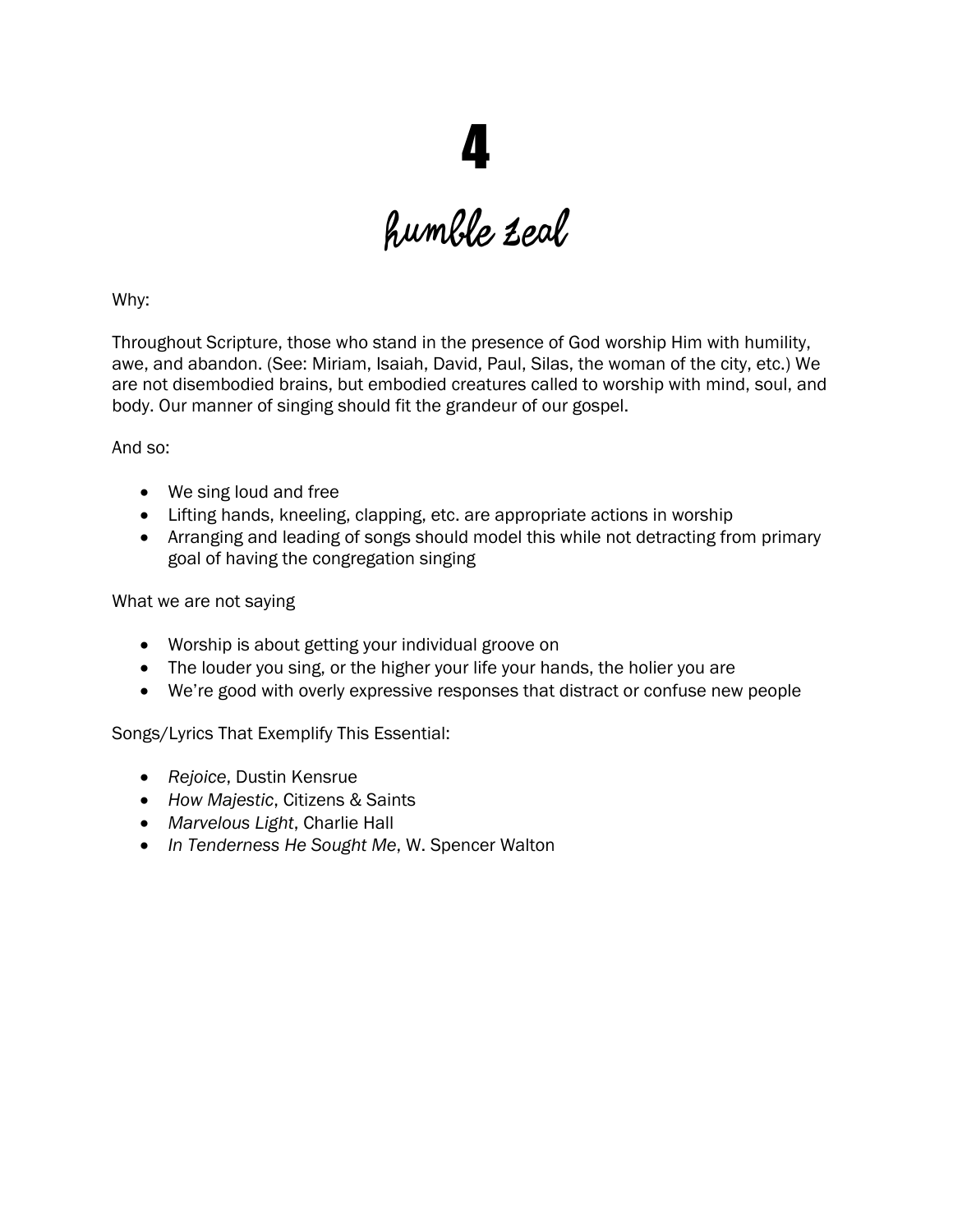Masculine and feminine piety

Why:

Our dream at Seven Mile Road is to have men and women rightly related and fully engaged in the life and mission of the church. This means fostering a culture where both masculine and feminine piety are encouraged and celebrated, including in how we sing together. As God has assigned men responsibility in home and church for loving and leading those under their care in good, gospel directions, we want strong and godly men taking responsibility for our song life, and strong and godly women partnering with them. All boats rise when this happens.

And so:

- We train and mobilize strong and godly men to bear responsibility with humility and without apology
- We train and mobilize strong and godly women to partner with them with humility and without fear
- Both men and women who visit should feel welcome and safe
- Musicians adorn the gospel by embracing their sexuality in appearance and demeanor (i.e. no effeminacy in our men or immodesty in our women)

What we are not saying:

- Our women cannot vocally or musically lead songs
- We enforce a legalistic dress code

- *You Are My Vision*, Eleanor Hull
- *Foolishness*, Seven Mile Road
- *It Is Well*, Horatio Spafford
- *Man Of Sorrows*, Philip Paul Bliss